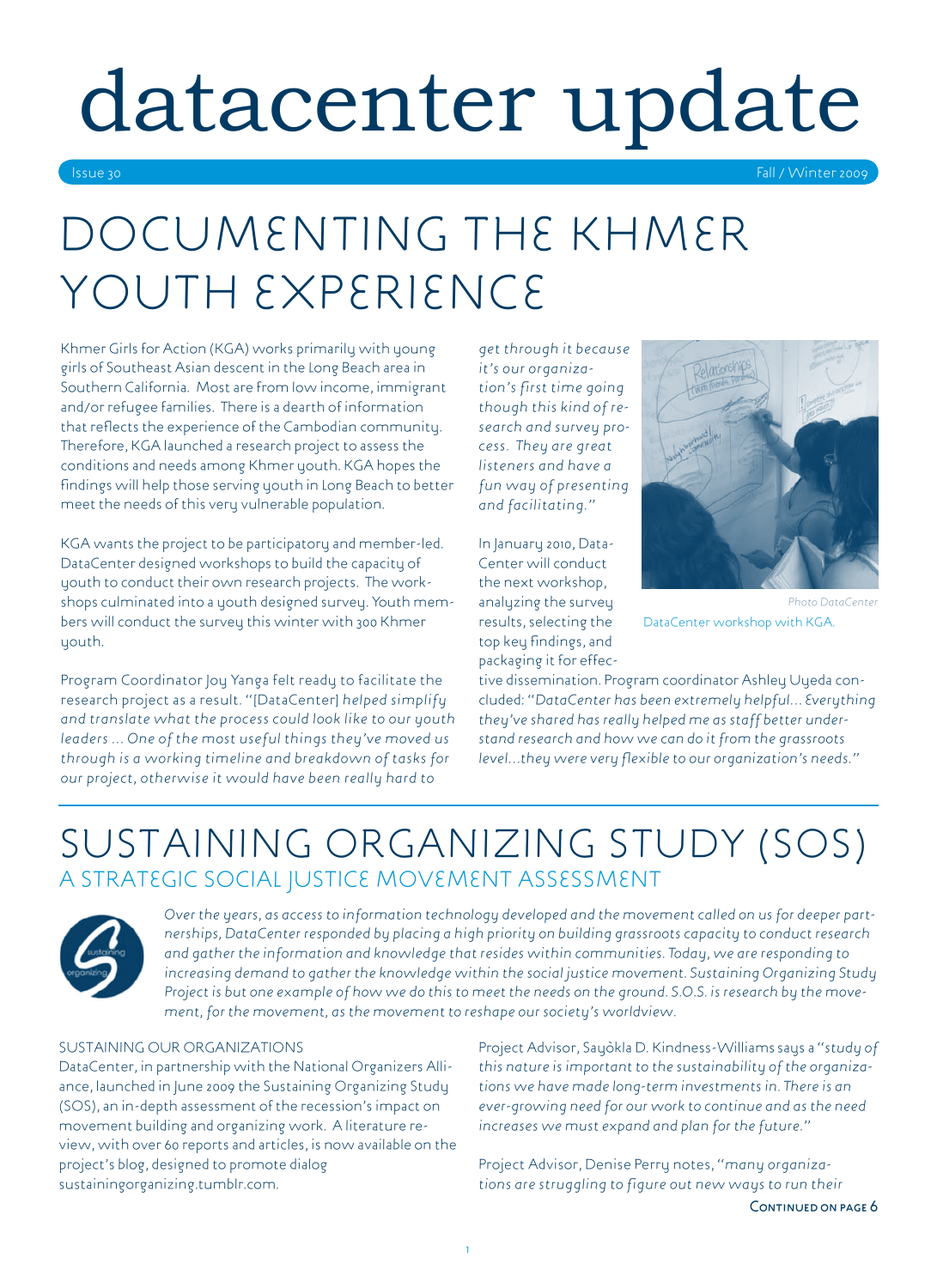# **DATACENTER**

#### **STAFF**

Anna Couey Celia Davis Fred Goff Leilani Ly-huong Nguyen Miho Kim Marshall Trammell Saba Waheed

#### Board of Directors

Miho Kim Andrea Cristina Mercado Swati Prakash Yvette Robles Neil Tangri Jessica Guadalupe Tovar Max Weintraub

#### **INTERNS**

Sylvia Aguiñaga Manjula Bhadraswamy Katherine Civian Reina Fukuda Connie Huang Affan Khokhar Gagandeep Kaur Michael Preston Sonya Rifkin Shannon Rohall Srividya Sheshadri

#### Research Fellow Lailan Huen

**VOLUNTEERS** Tammi Cole Cris Cristina Mary Anna Colwell Yen Husen Lois Kim Mary Ann Lee Erin Pruitt April Vincak Weihuan Zhu



1904 Franklin Street, Suite 900 Oakland, CA 94612 510-835-4692 510-835-9017 fax datacenter@datacenter.org www.datacenter.org TIN 94-2452354

Los Angeles Field Office 3465 W. 8th St., 2nd floor,

# DATACENTER<br>TEAM (2009) TO ALL OUR RELATIONS—

This year has been a great year for innovation and change. Through systematic building of social justice movement infrastructure and organizing, communities around the country have created unprecedented political opportunities.

We are grateful and excited to have been partners with many of these efforts. We recall, for example, the successful organizing among countless displaced low-income communities of color in our cities; and the powerful national alliances that have grown out of organizing projects among domestic workers and restaurant workers – all projects that are building leadership, articulating issues and developing strategies.

They have all taken a big step forward — and are now poised to meaningfully participate in the federal and state policymaking processes, and to forge global solidarity to transform our societies.

We are encouraged and emboldened by the tremendous success of helping communities do their own research, not only proactively defining their organizing agendas, but also implementing them effectively.

For DataCenter, such a movement milestone reaffirms the strategic importance of grassroots research infrastructure. Now, more than ever, is the moment to ensure that grassroots communities can access DataCenter services.

We face rising demands for assistance from around the country. To meet them during difficult economic times, and to advance our Research Justice mission, we are proactively embarking on strategic planning with a comprehensive sustainability lens.

Meanwhile, we draw on our 32 years of experience — prevailing through numerous recessions and adapting to profound political changes — by streamlining operations. We have come this far because of people like you. We count on your continuing support to strengthen the DataCenter as a vital asset for the social justice movement.

"Yes, we did"— and now, "Yes, we can" — elevate community voices for change!

In solidarity,



*Miho Kim, Executive Director*

Los Angeles, CA 90005 Thanks to everyone whose hard work and dedication made a difference in unlocking the power of community voices for change.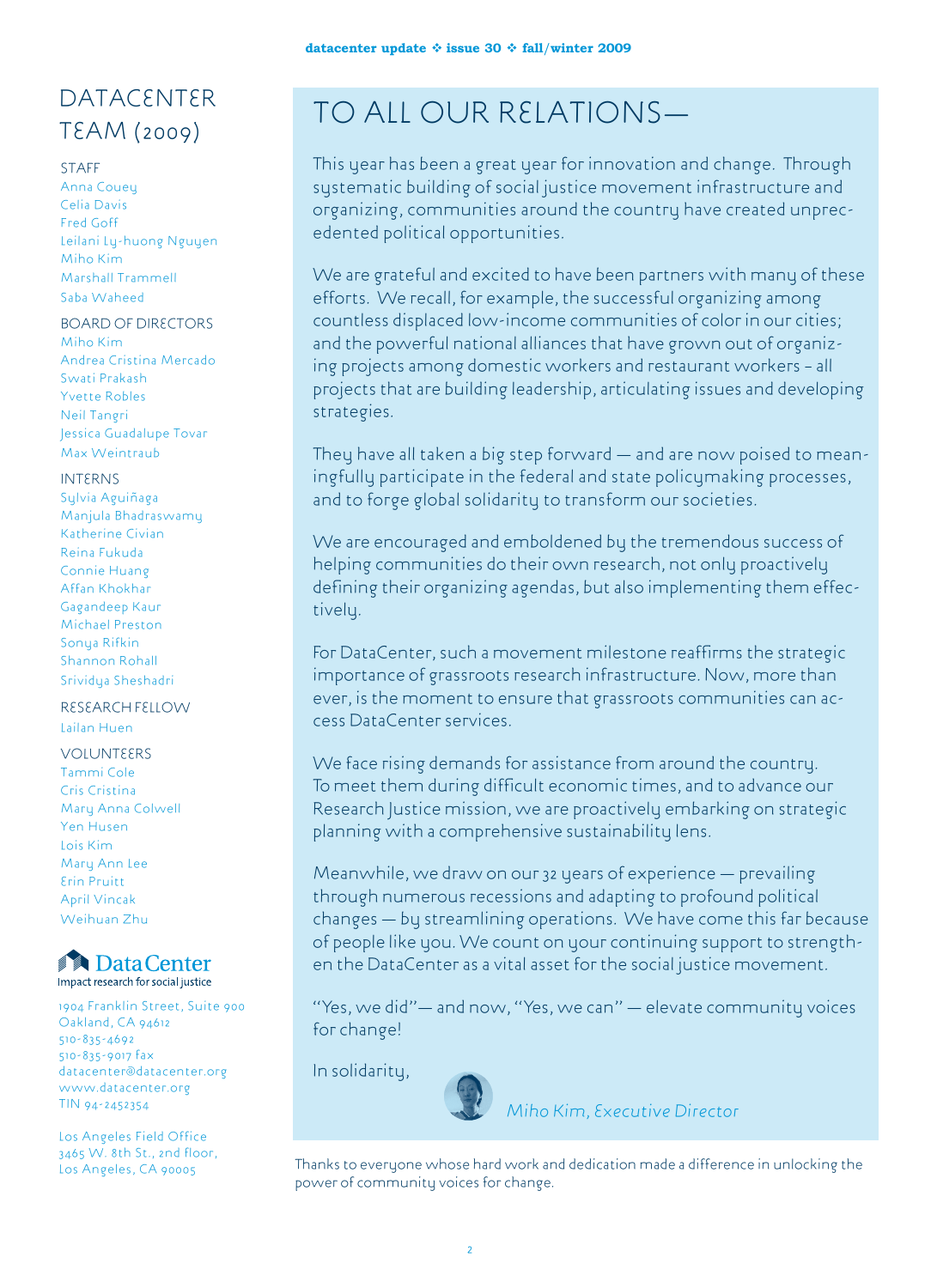## YOUTH KNOWLEDGE FOR THE PEOPLE: An Intensive Training Camp …with Youth in Focus

In March youth organizers from many Bay Area organizations united in Oakland to learn more about methods to use to document peoples daily realities.

Educating organizers about Participatory Action Research (PAR) was the primary goal. PAR combines designing, implementing, and participating in the research, by communities. Youth in Focus arranged interactive games. In an activity titled, "Round Robin," participants were divided into small groups and led to different stations, each a different method of collecting data. It's



*Photo: DataCenter*  Youth training camp participants.

important to come face to face with each technique, sorting through the pros and cons. The DataCenter presented a "research planning scenario" activity, allowing participants to think about strategic approaches to issues.

I was thrilled to overhear youth organizers telling others about their organization, the type of campaigns they have been working on, and how research could strengthen their action.

*by Sylvia Aguiñaga, DataCenter Intern*

# Da Town Researchers to Investigate Oakland Student Support Systems

In its fourth year, Da Town Researchers, a student-led participatory action research team working to improve Oakland schools, will gather the voices, experiences and ideas of students to study: How can schools better support students?

Working in collaboration with the Oakland Unified School District Meaningful Student Engagement Collaborative, Da Town Researchers have used surveys, focus groups, interviews, and photovoice to elevate student voices to inform district-wide policies.

Past projects include research on student empowerment, the school environment, and student preparation for life, college and career. Results include the launching of informed campaigns by All City Council student leaders, changes to the district's Citizenship policy, and the passage of an A-G college



*Photo: Da Town Researchers*  Da Town Researchers 2009-2010 Team

preparedness resolution by the School Board.

Da Town Researchers will present their findings and recommendations through a multimedia presentation at the Meaningful Student Engagement event in the spring!

For more information or to collaborate, contact: townresearchers@gmail.com

*by Lailan Huen, DataCenter Research Fellow*

### Retaining our services…

DataCenter is responding to increasing demand to fill the gap between the desire to make change and the ability to make it happen. If you are interested in retaining Data Center services, contact Saba Waheed saba@datacenter.org, (510)835-4692 x315. Here are a few examples:

- Emiliano Zapata Street Academy in Oakland: DataCenter trained two classes of seniors to strategically implement their senior research projects. The Academy has a stated commitment to prepare students to be community leaders.
- Liberty Hill Foundation in Los Angeles: DataCenter provided a workshop for grantees. Research strategies for organizing and building the political power of grassroots constituents were explored. Every one appreciated the worksheets and concrete exercises, with plenty of powerful case studies to learn from.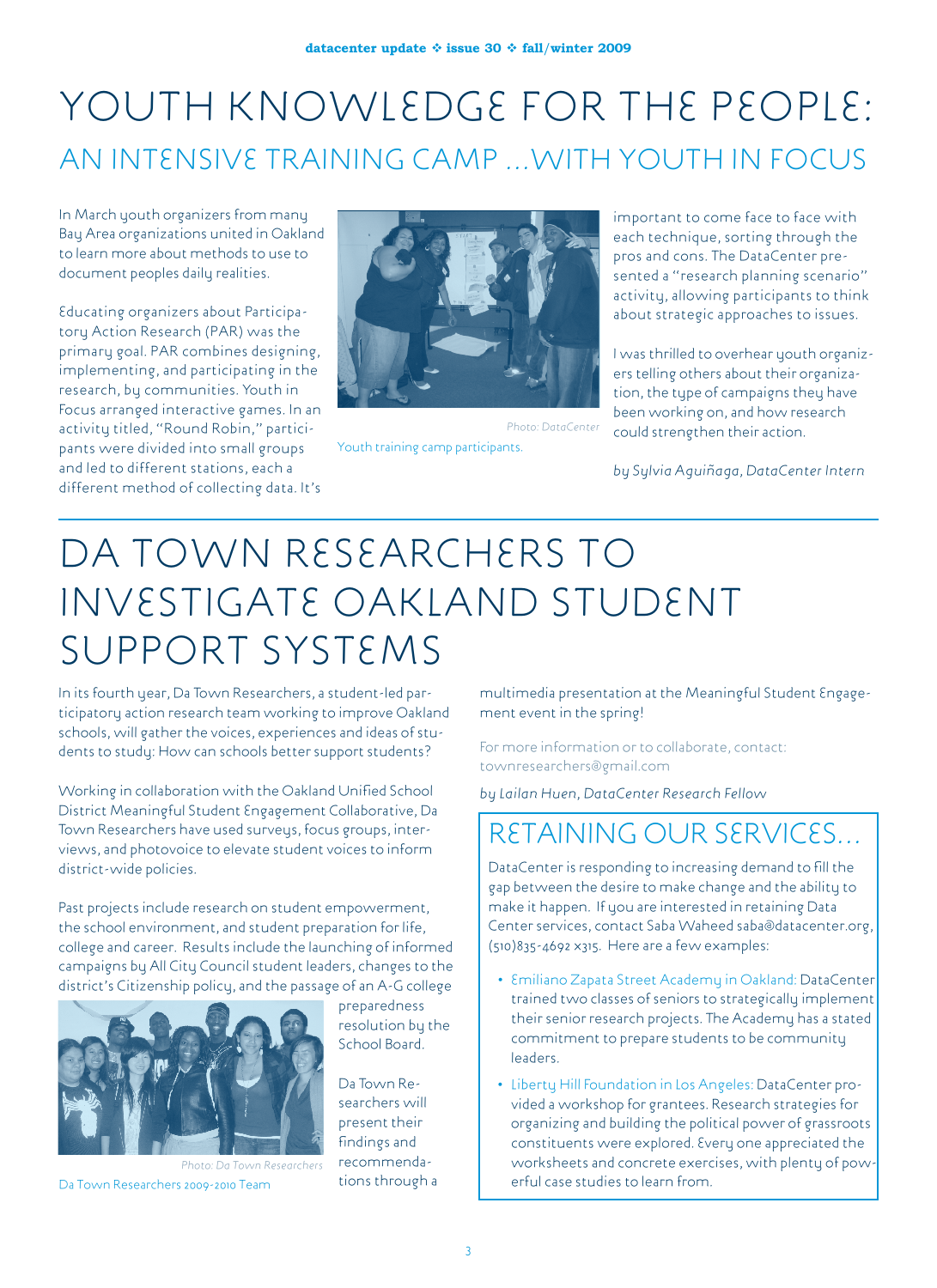### UPDATES: ttttttttttttttttt

- $\blacklozenge$  DataCenter joined the Food Chain Worker Alliance, a newly formed national, cross-industry alliance of organizations that organizes workers along the food chain, in Chicago this past July. We presented a comprehensive corporate and industry power structure analysis of 50 food chain corporations and trade associations.
- $\Leftrightarrow$  DataCenter went to New Orleans to work with Vietnamese American Young Leaders Association of New Orleans (VAYLA-NO) staff and members to design a survey tool to assess the needs of their community which is still struggling with the aftermath of Katrina.
- $\Leftrightarrow$  In partnership with Creative Interventions, the DataCenter hosted a workshop at the Allied Media Conference in Detroit, sharing stories from the storytelling project and discussing the role of community-based interventions to stopping violence.

### WEBSITE LAUNCHED



The StoruTelling and Organizing Project (STOP) is a community project collecting and sharing stories about everyday people taking action to end interpersonal violence led by Creative Interventions. DataCenter has been partners on the storytelling project since it started five years ago and has been involved in creating tools, conducting analysis and training partners. Stories from the project are now available on the website. You will also find information about the project partners, discussion questions and resources for using STOP stories in your own work to intervene in interpersonal violence, as well as how to get involved in the project. From the stories, we can find out what helped survivors feel supported or what helped people change to stop their violence. We can get good ideas about how family, friends, neighbors, and community members can create safety and accountability among ourselves. STOP website: www.stopviolenceeveryday.org

### Shared leadership series

The motto "be the change you want to see in the world" has manifested in DataCenter's Shared Leadership Model since 2006. With a Design Team comprised of representatives from Bay Area social justice organizations, we convened a monthly three part-series of dialog with more than thirty other organizations to document our diverse experiences both successes and challenges — exploring alternatives to a top-down leadership structure as a social justice



Rini Templeton, www.riniart.org

movement. We listened to each other and exchanged tools and resources, as well as wisdom. The knowledge captured using participatory methodologies imparted insights appreciated by grantmakers, capacity-builders, and organizers alike. Check out the powerpoint summary of this experience, recently presented at the brownbag hosted by Learning Leadership Community — the funder of the series — available on our websites!



*Photo: Leadership Learning Community*

DataCenter shared leadership quilt.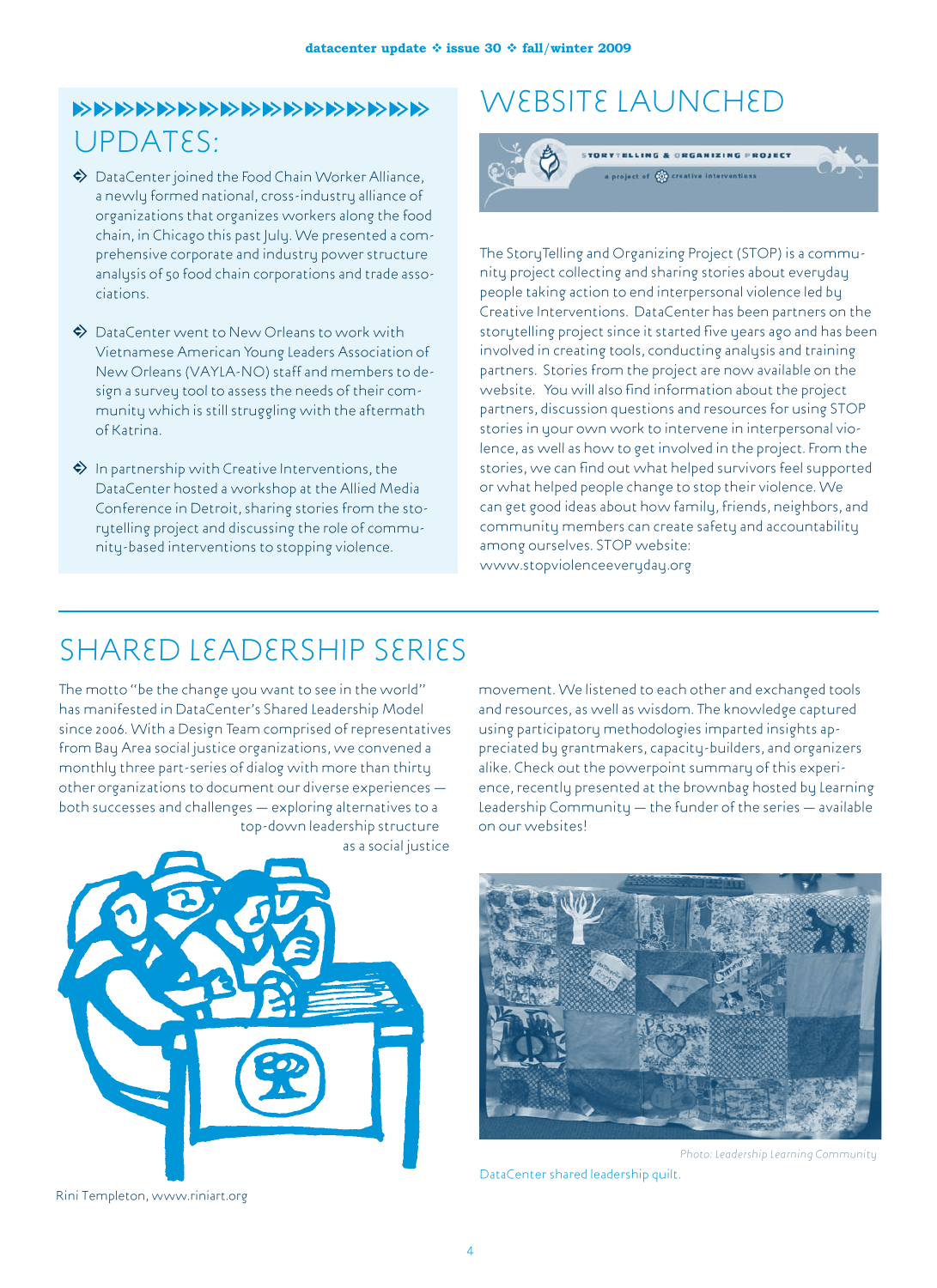# Indigenous Knowledge PROJECT

Indigenous Knowledge Project is meeting critical research needs of native communities fighting corporate interests that threaten their health and environment!



This year DataCenter provided:

*Photo:Miho Kim* Cooking Tent at IEN Gathering

- Campaign research tools for the Mining Campaign curriculum of the Indigenous Environmental Network.
- A profile of Siemens, operating a giant 'carbon regeneration' facility in violation of federal law. This gave the Mohave Cultural Preservation Program of Colorado River Indian Tribes intelligence to escalate their campaign.
- A profile of management and structure of HRI, Inc., uranium mining company, for the Navajo community in Crownpoint, as well as New Mexico Environmental

Law Center, which later won a lawsuit to reverse a permit issued to HRI.

• Information on CEGIR to The Tohono O'odham community. CEGIR sought to locate a huge toxic dump on their land south of the border, while environmental safety questions remained unaddressed.

#### Advisory Board for the indigenous knowledge project

Aleyamma Mathew, Project Director, Transnational Institute for Grassroots Research and Action (TIGRA)

Caleen Sisk-Franco, Winnemem Wintu Tribe

Michelle Vendiola, Community Alliance and Peacemaking Project

Robert Tohe, Organizer, Sierra Club Environmental Justice Program, Flagstaff, AZ

Ron Rowell

Sayokla Williams, Indigenous Environmental Network

# WAR DANCE OF THE Winnemem wintu

With DataCenter support, youth intern Michael Preston, a young emerging leader of the Winnemem Wintu Tribe of Northern California, along with our research intern Rachel Gelfand worked closely with National Radio Project to produce the radio documentary: War Dance of the Winnemem Wintu. Preston presents the story of his tribe and their struggle to prevent the flooding of the sacred land and native ecology they have called home for centuries. The Winnemem evoked the ceremonial War Dance to protect their sacred sites, burial grounds, and historical village sites from further destruction in 1887, 2004 and 2009.

The Winnemem Wintu-DataCenter partnership will probe the tribe's ecological, cultural and spiritual perspectives and attempt to assess the potential impact of California water policy concerning the Mt. Shasta watershed on the Tribe. Data from the Project will be used to support the Winnemem Wintu Tribe's efforts to preserve their sacred lands, their

historical knowledge of those sites, and sustain their culture.

Making Contact is produced by National Radio Project, a weekly documentarystyle public affairs



*photo by Christopher McCleod* Winnemen Wintu leader Caleen Sisk-Franco.

program on over 200 radio stations.

*Get the Winnemem Wintu story on your public radio station, contact Lisa @ 510-251-1332 ext 105 or lrudman@radioproject.org.*

*Listen to the story at*  www.radioproject.org/archive/2009/1909.html